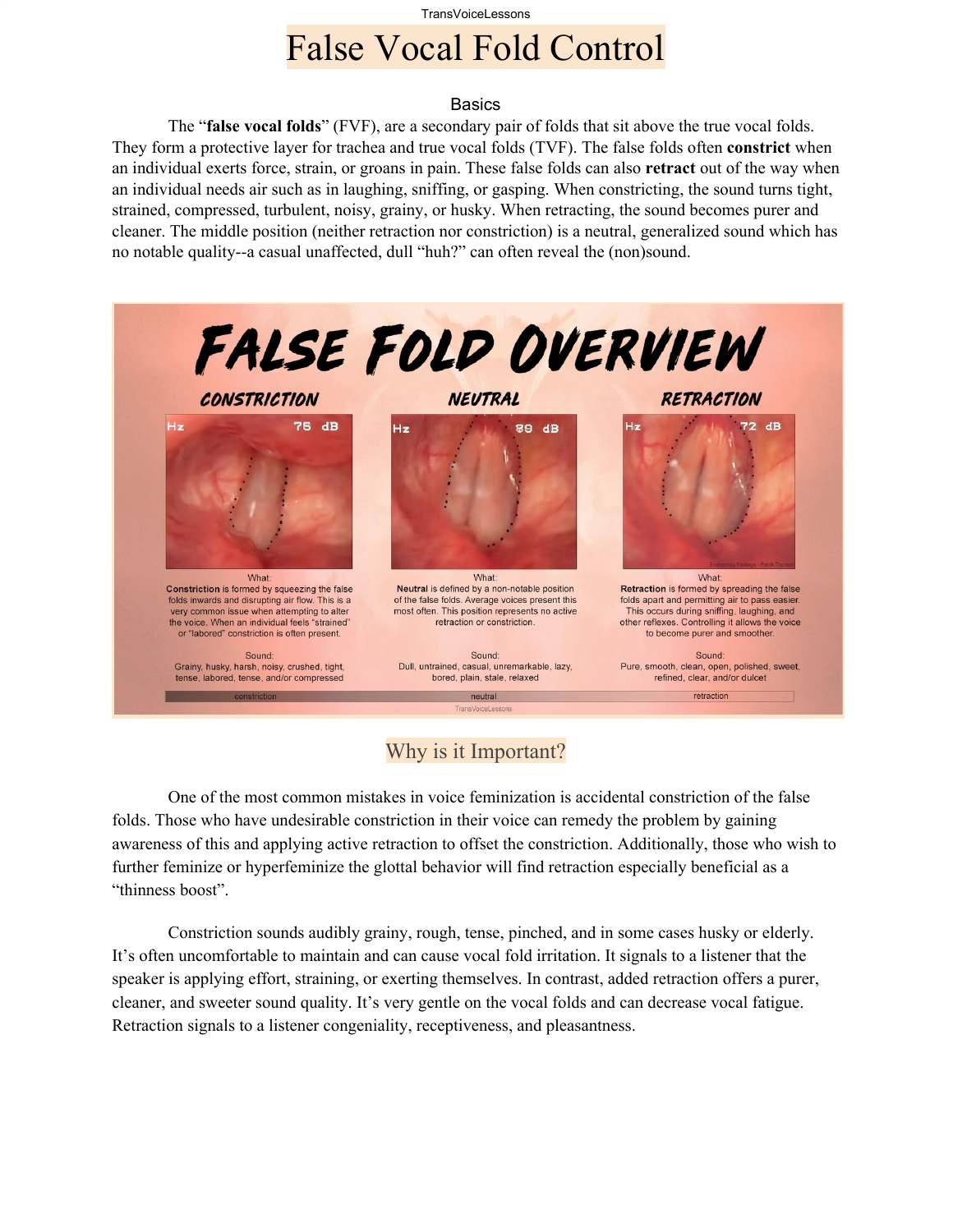## How To Utilize:

First, listen carefully to the ear training audio files. Try to form associations with the different sounds. Mimic along with the files and reflect on what you experience. Then, explore constriction with the exercises provided. Observe how constriction feels, how it influences the sound, and what it makes you think of. Constriction is a physically feelable control. Then, repeat the process of exploration, observation, and self interrogation with retraction. The goal should be to gain some degree of awareness for this part of the voice. The function of this document area is to introduce and encourage exploration of this space.

# Listening and Ear Training

Listen carefully to the following examples of false fold activity.

- 1. Listen to **"Constriction"**
	- · [Overview](https://clyp.it/3d0c4ybm)
	- · Why It's [Relevant](https://clyp.it/wjt1favq)
	- · [Example](https://clyp.it/qtk4hbko) 1
	- **[Example](https://clyp.it/ovqblkwa) 2**

#### 2. Listen to "**Retraction**"

- **[Overview](https://clyp.it/vj1ph15c)**
- · Why It's [Relevant](https://clyp.it/ct0c30yc)
- · [Example](https://clyp.it/po0xjvf5) 1
- [Example](https://clyp.it/r0fq2xnd) 2

#### 3. Listen to "**Neutral**"

- · [Overview](https://clyp.it/zoeycyue)
- Why It's [Relevant](https://clyp.it/214dbnj3)
- · [Example](https://clyp.it/alw2feqf) 1

# Exploring FVF Control:

### Approaches to Explore Constriction

Below are four basic approaches to explore, observe, and interact with false fold **constriction**. Constriction is rarely desired. Our goal in exploring constriction is to become aware of it so if/when it creeps into our sound, we can be aware of its influence. Constriction is also valuable to explore as it's an opposite to retraction. Constriction can come in many different qualities. As you explore it, you will become more familiar with the various forms constriction can take. Constriction can be irritating, so go easy and just explore!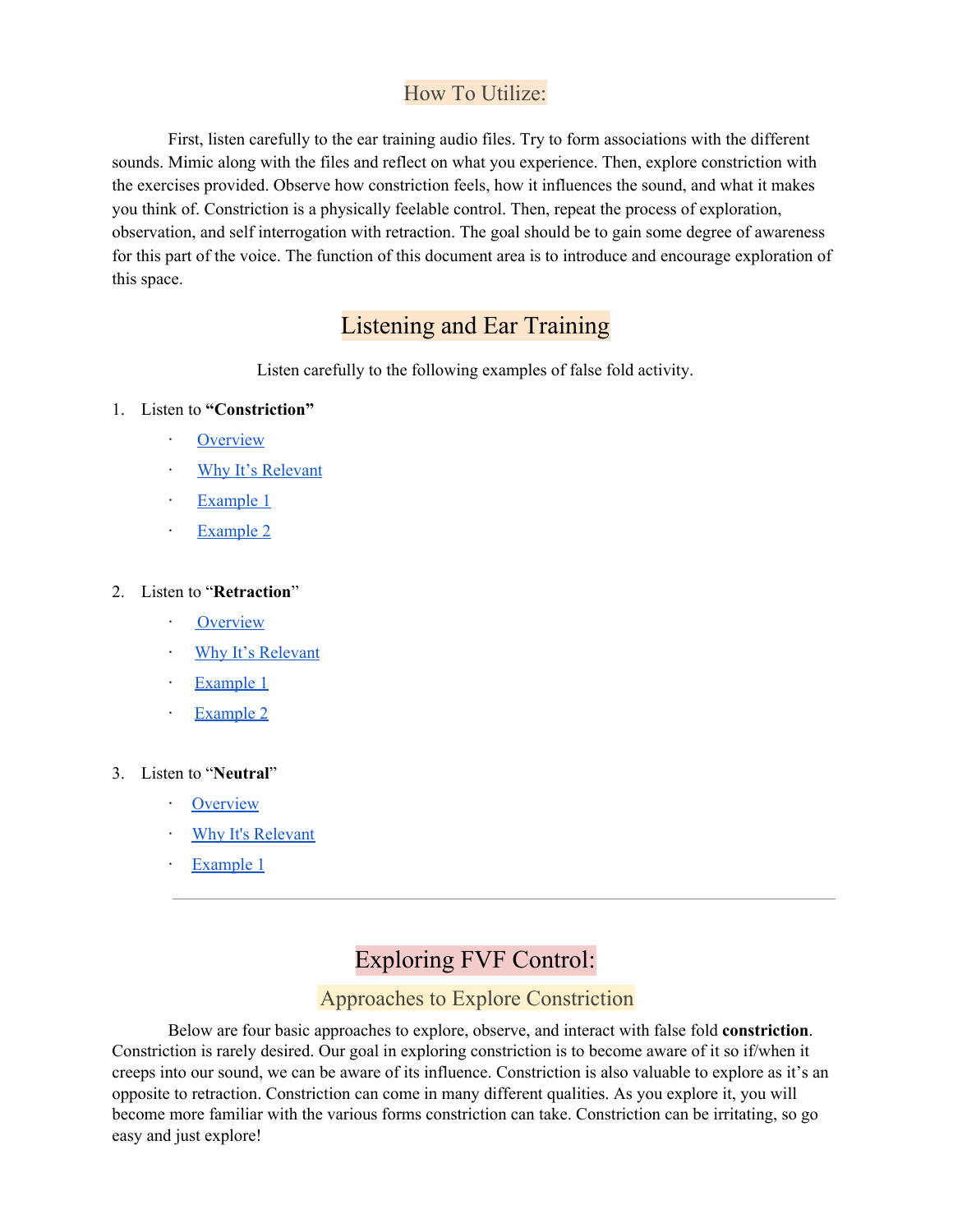#### 1. **Elderly Voice:** [[Example\]](https://clyp.it/wntvnvsc)

In this approach we imitate the sound of an elderly voice (presbyphonia). When successfully imitating this sound, the false folds will constrict. Listen carefully, imitate closely, and observe what you feel!

#### 2. **Glottal Tap + Constriction** [\[Example](https://clyp.it/3c02wqfj)]

Begin with a light "glottal tap". Experiment with adding constriction while continuing the light glottal tap. This is a very effective way to observe the feeling of constriction around the onset of sound. Switching back and forth from tapping with/without constriction can help draw awareness to the sensation of unwanted constriction.

#### 3. **Squeezing the Airstream** [\[Example](https://clyp.it/51em1s2h)]

Begin with gentle, controlled exhalation of air. Slowly try to squeeze and "compress" the airstream. The sound quality of a voiceless airstream tells us what is occurring with our false folds. A diffused, near silent air stream indicates retraction (or too slow of airflow). A compressed, loud, hissing air stream indicates constriction. Listen carefully to the audio file and try to imitate the sounds. Explore and observe the sensation.

#### 4. **Groaning in Pain** [[Example\]](https://clyp.it/peeqzaie)

When groaning in pain, it often encourages constriction of the false folds. Imitate and experiment with the sound of groaning and reflect on the sensation.

### Approaches to Explore Retraction

Below are four basic approaches to explore, observe, and interact with false fold **retraction**. Retraction is primarily learned as a tool for *actively* working against habits of constriction. However, it can also be used as an added boost to softening and cleaning up the sound. Retraction is subtle but impactful. Ideally, as you explore it, you will become more familiar with the way it feels and sounds. The way airflow moves through the vocal tract during retraction often feels "colder" or more "diffused". Many individuals have described this as a "smile in the throat" kind of sensation. You may also feel a subtle "spreading" or "moving back" of the glottal area.

#### 1. **Retracting on /H/**: [[Example](https://clyp.it/unwa0nee)]

The sound /h/, as in Hot, utilizes some degree of false fold constriction. Begin by producing a steady /h/ sound. Incrementally work to make the /h/ become silent. Maintain the same airflow rate. If done correctly, you should feel the active muscular effort of retraction. If you feel you've found it, try to hold the posture and note how it feels. Experiment with producing pitch after holding this silent /h/.

#### 2. **Gasping Silently**: [[Example\]](https://clyp.it/kazoov3o)

Begin by lightly gasping and observe th e feeling. Note if you feel any retraction or subtle "opening" sensations. Then, try gasping silently and observe if you feel anything different. Listen to the audio file and work to produce the distinct, clear, and near-silent gasp as a target. If you feel or hear the retraction, try to hold the position and lightly flex or relax the retraction to gain basic control.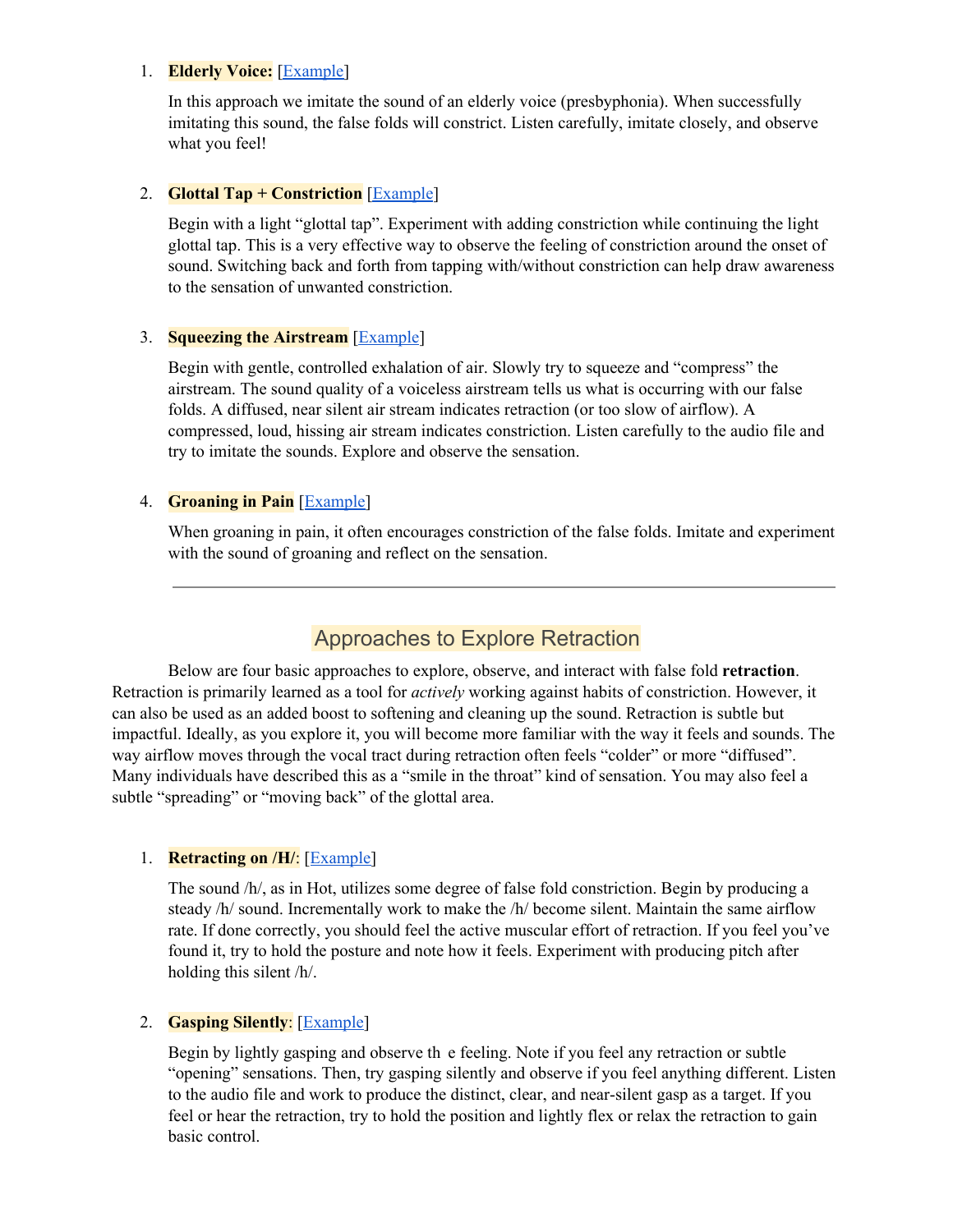#### 3. **Silent Laughter trigger** [\[Example](https://clyp.it/5x41e1he)]

Imagine yourself starting to laugh then stop right before making a sound. If you genuinely commit to feeling laughter bubbling up, you will likely retract your false folds. This exercise is done purely in silence so its effectiveness is based on the student committing to feeling the laughter sensation and trying to observe the retraction happening simultaneously. Listen to the audio file and I will walk you through it. This is an approach made popular by Jo Estill.

#### 4. **Pure Mimicry** [[Example\]](https://clyp.it/eg5twkr1)

In this approach we imitate the sound of a retraction. For feminization purposes, I will be demonstrating thin voice + retraction. When successfully imitating this sound, the false folds will retract. Listen carefully, imitate closely, and observe what you feel!

## Conclusion:

Ultimately, the false folds are a tertiary vocal function which conveys less about a person's sex and more about their physical status of relaxed, open, or tense. There is a physiological difference between the false fold mass of testosterone exposed and non-testosterone exposed voices.

Individuals seeking feminization therefore have three primary uses for gaining awareness and control of the false folds:

I) Constriction is an extremely common mistake in voice feminization. By understanding the experience of constriction, you will be able to avoid it. By understanding retraction, you can actively work to undo constriction. Put special priority on learning how to raise R1 while avoiding constriction or increasing retraction.

II) Retraction offers a "thinness" boost to voices, providing greater clarity, purity, and a cleaner sound which is often reported as more feminine. This retraction essentially allows us to mirror the neutral false fold mass of female averages while hyper retraction allows for mirroring the retracted female average. Additionally, as the false folds retract, the epilarynx narrows causing the resonance to brighten further. As a result, this also causes the creation of sound to require less airflow to phonate.

III) False fold control allows for a wider variety of self expression. Most voices naturally ebb and flow between constricted, retracted, and neutral states depending on the context. Constriction often indicates tenseness, labor, and apprehension. Neutral communicates a lazy, casual, dull, relaxed tone. Retraction communicates comfort, receptiveness, gregariousness, and/or positivity due to its presence during many key social interactions such as talking to children, laughing, animals, pleasant surprise at seeing an old friend, etc.

# General Application:

After critical listening, exploration of the false folds, and reflection on your experience, try to control them freely during your speech. Even if you struggle to fully control them, the attempt to exercise control and awareness is how progress occurs. Experiment with all varieties of false fold control and juxtapose the control against different vocal elements such as pitch control, tongue position, larynx height, etc to observe how they are connected.

While we frame the control of the false folds as a highly isolated element, the false folds behave in tandem with the rest of the larynx. At the glottal level, all parameters are slightly related in some way. Experimentation will reveal to you how independent you can get your control and what elements are influenced by it. Resonance control seems to be automatically paired with false fold behaviors in untrained voices. Darker resonance postures encourage retraction while bright resonance postures encourage constriction. This "natural" attraction high resonance and constriction have with each other is a fundamental challenge of voice feminization.